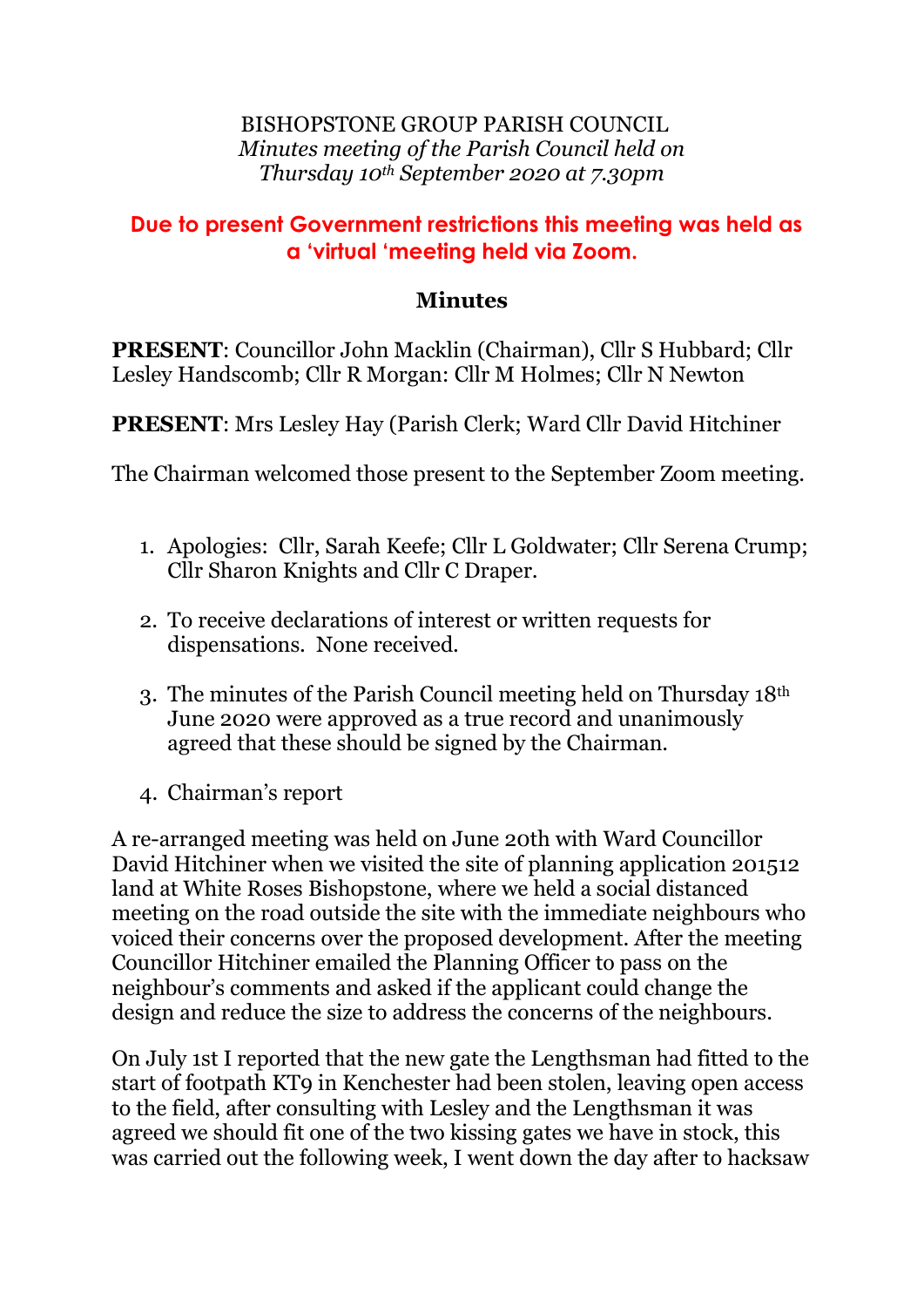the stud and opened it up to stop someone from easily undoing the nut and stealing the gate again.

A local parishioner reported to me that the hanging post of footpath gate on BN4 in Bishopstone just off Bunshill Lane had broken and that he was worried the gate could fall on someone. I went along the next day and secured the post with rope as a temporary measure until the Lengthsman can replace it.

Councillor Rosemary Morgan reported that a handrail on a bridge in Bridge Sollars on footpath BS2 needed attention so through Lesley I have made the Lengthsman aware of the situation along with the slam post broken on BN4. The Councillors will need to formally approve these repairs at the September PC meeting.

The clerk was asked by the Election office to check our Bishopstone group Parish Councillors where correctly listed, by some clerical error they had a Samuel Sayce down as a councillor for Bishopstone instead of Rosemary Morgan this has now been rectified.

Stephen Price the farmer from Magna Castra Farm Kenchester rang me to see if the Parish Council could help, the new Faster shire fibre optic broad band service coming to our area soon had not been programmed to go as far as his farm. I registered to take part in the internet meeting on 11th August when I asked as Chairman of the Parish Council if the program could be extended to include his farm, they replied that they would seriously look at extending it. The meeting confirmed that the system in entirely independent of BT, all cables will be underground so there will be some disruption in Bishopstone and Kenchester.

Our Clerk Lesley has informed us that we were successful in obtaining the Drainage Grant, I hope that the Lengthsman can before winter start sorting out some of our reoccurring drainage problems blocked ditch pipes in Bishopstone and Kenchester, drainage and water problems in Byford by the Church and down on Byford Common.

- 5. Ward Councillor's report please see full report at the end of these minutes.
- 6. Finance: Accounts sheet/schedule of payment sheet circulated.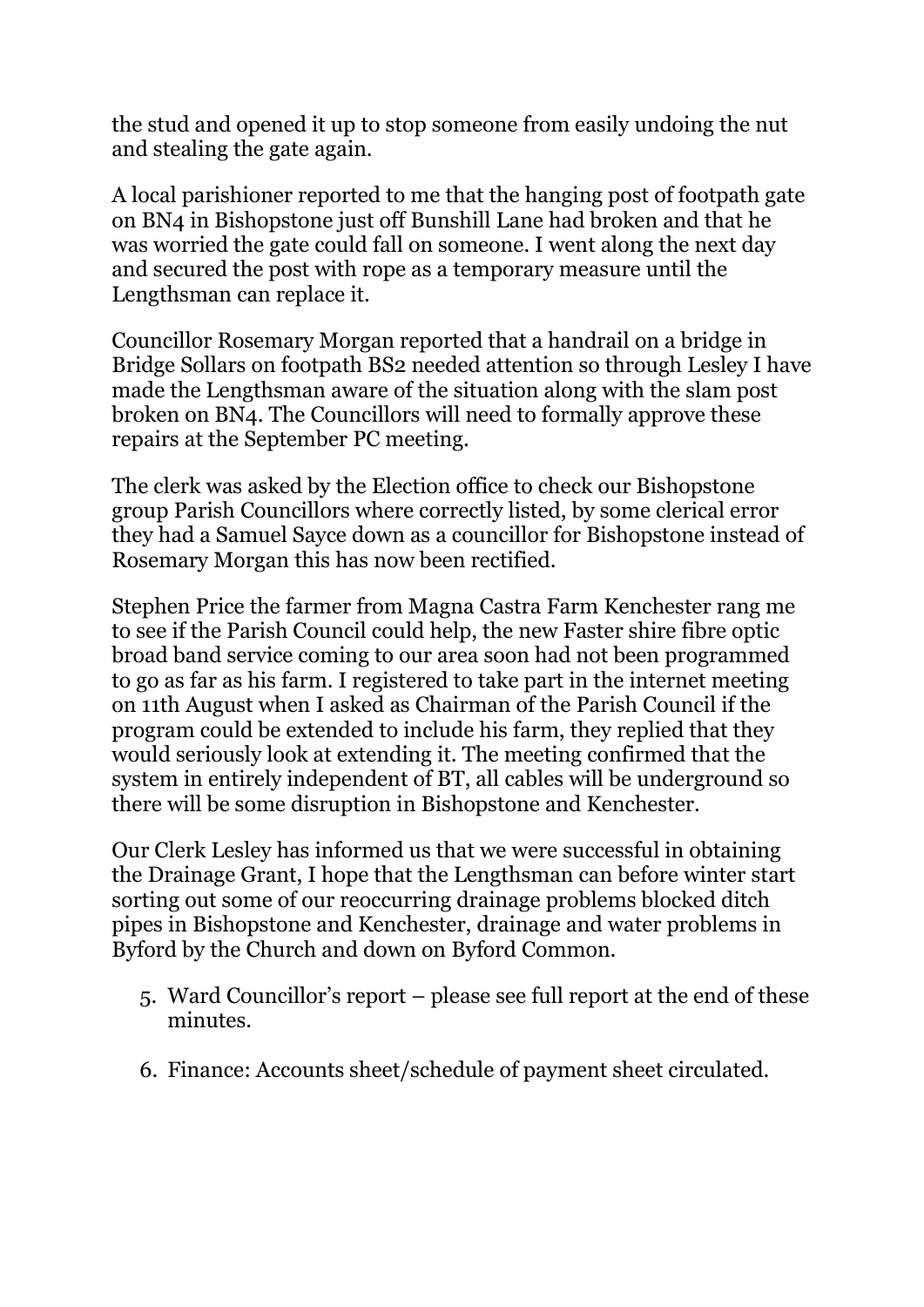(6.1) The Clerk confirmed submission of end of year 2019-2 account. These had been acknowledged by the external auditor and no further action necessary.

(6.2) The Clerk confirmed that the Notice of Public Rights is displayed on the Notice Boards – this Notice issues an invitation to residents to make an appointment to view the accounts if they so wish.

(6.3) Finance: Accounts sheet/schedule of payment sheet circulated.

(6.4). It was unanimously agreed to pay all outstanding invoices as per the schedule of payments that had been circulated.

7 Highways and Environmental Matters:

(7.1) The Clerk confirmed that Bishopstone P C had been fortunate in being allocated the full lengthsman Drainage Funding Grant D C Gardening will begin work when the grass cutting season comes to an end in October.

Cllr Muriel Holmes requested that any drainage work be delayed until after the apple harvesting and the Chairman agreed to reply this request to D C Gardening.

. (7.2.) Footpath Officers' Reports

The Chairman confirmed that the two posts highlighted for repair at the last meeting have now been fixed.

D C Gardening has requested the chairman visit BS2 and take some photographs – this will help him to bring the necessary/correct equipment for the repair. It was established that it is the first footbridge that needs attention.

8. Planning matters:

(8.1) Planning Consultation: 201512 - Land at White Roses – the Ward Councillor reported that the agent was in discussion with the Planning Officer discussing possible ways of reduction reagarding the mass of building.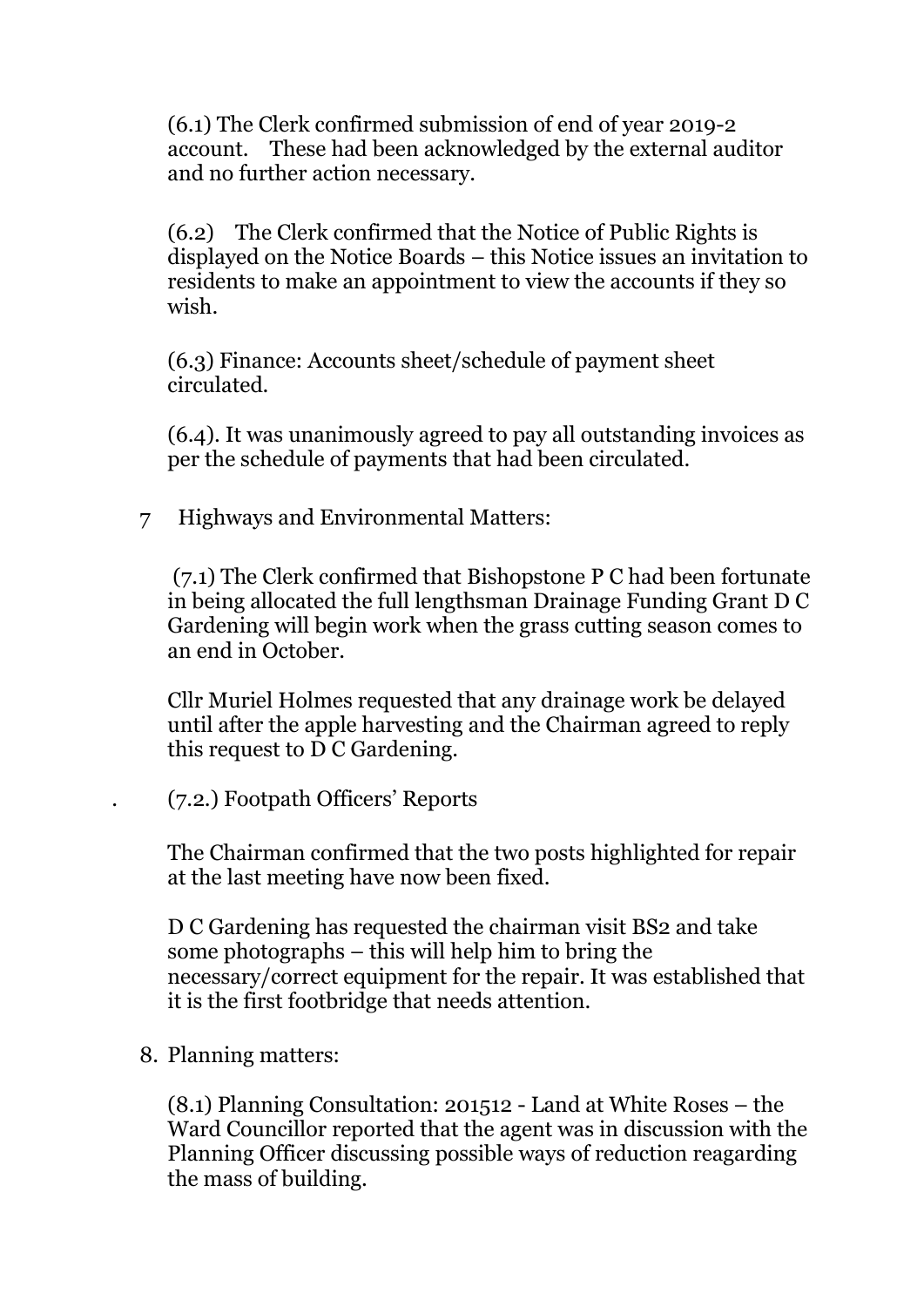9. Cllr Rosemary Morgan gave a brief update. A report by Cllr Sarah Keefe had been circulated - 'Making space for Nature in our Parish'

Main focus is the Kenchester Triangle. Now the Lengthsman has cut the grass for the second time this year, we'll removing the grass and planting various nectar-rich wild flowers which should compete against the grass - foxgloves, red campion, purple toadflax etc. Yellow rattle seeds have already been sown which should reduce the vigour of the grass. Need to monitor whether the new residents of School House will cut the main area of grass in the centre, an area which has been well maintained.

Re Bridge Sollars crossroads, waiting to hear from Paul Hunter at BBLP so a plan for management of that area can be agreed. Special verges which can be flagged by parish councils to BBLP (with a grid reference and species of note) and may be considered for change to cutting regime, either single later or single early and would be where Bridge Sollars junction might fall.

Re Byford and other areas of the parish, are there green spaces we can convert to nectar-rich areas for insects? Any other thoughts on what we can do to help the environment?

 10.Clerk confirmed that Web site had been upgraded and now met the required legislation set out by the Government that had to be in place for Sept.

Date of next meeting  $12<sup>th</sup>$  November 2020 – 7.30 p.m.

It was agreed that this meeting to be again via Zoom as the Community Centre will not be re-opened until the New Year and again this decision will depend on the Government guidelines in place at that time.

Signed ……………………………………

Date ……………………………………….

Chairman closed the meeting at 20.07 pm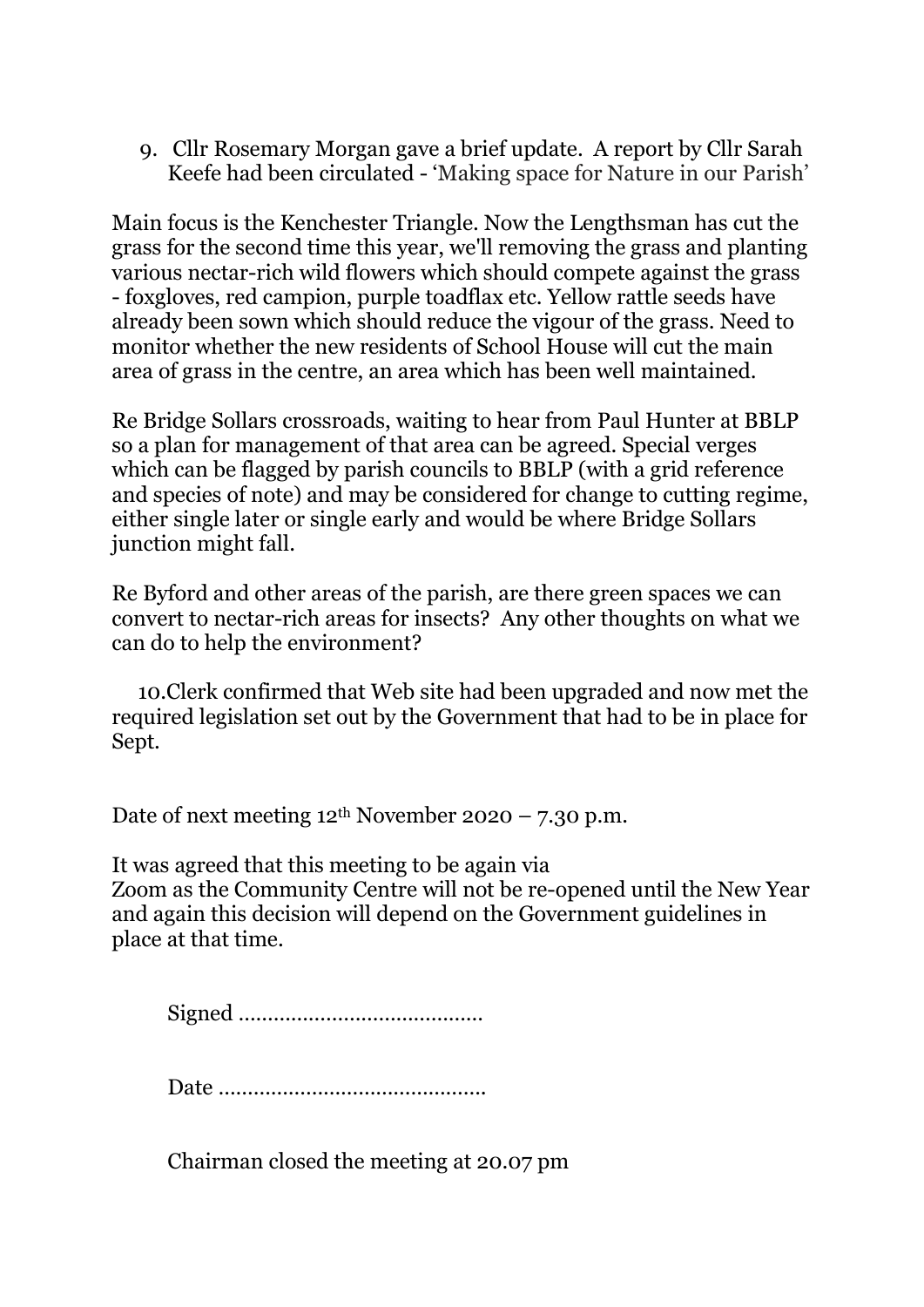As of 1st September 2020

Leader's newsletter Welcome to my Newsletter.

I hope you had the opportunity to do something different in August. It has been a little quieter in the Council with officers being encouraged to take time off. But there has still been lots happening which you will see from this letter.

You continue to receive weekly briefings on Covid 19 related issues direct from the Chief Executive and once again I do not propose increasing reading matter by repeating what he has said.

Council focus remains to keep as many people as safe as possible and ensuring that our vital front line services are supported. The gradual release of the lock down is to be welcomed, but the Cabinet and Council remain concerned that this does not result in a worsening position. I urge people to continue to comply with the latest guidelines on social distancing, washing hands etc.

The introduction of emergency active travel measures in connection with the Covid pandemic was not as smooth as the Council would have wished. As set out in Cllr Harrington's section below, we have listened to public concern and made changes. Some see making changes as a weakness. That's inevitable but I hope that many will also see it as a willingness to listen. Consultation did take place before the initial plans were put in place, but for a variety of reasons not everyone participates in such consultation, nor is it done perfectly.

The County continues to be blessed with a low level of Covid infections, an effective Public Health team and officers who are flexible in turning their hands to the latest pressure point. The most pressing pressure point is now the school return. There are so many aspects to this – school transport, concern for the health of teachers, the more elderly relatives of children returning to home from school, lost time in school especially for those in years 10,11, 12 and 13, and the wellbeing of the younger ones who have not been in a school environment for 6 months. There are no easy answers for dealing with this. National guidelines are being followed as a minimum.

As reported by Cllr Harrington there were some flooding issues last month. As ward councillors we are all aware that we could do with more investment in the clearing and repair of gullies and culverts.

I'm told that estate agents have been busy with people wanting to move to Herefordshire. Presumably they feel safe here and it is now much more acceptable to work from home.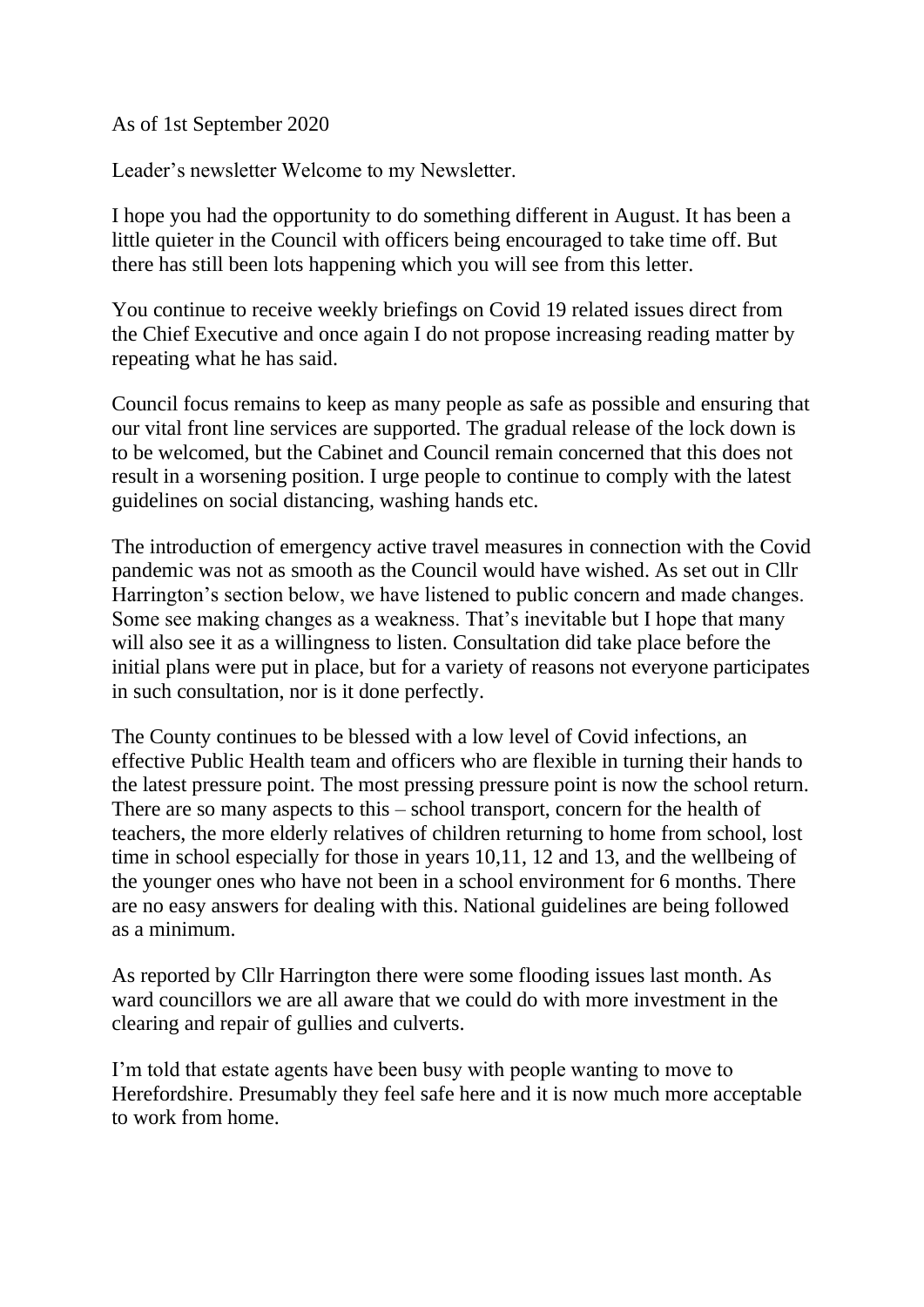Telephone Kiosk consultation; I would be grateful if you could draw to your Parish Council's attention another consultation on phone kiosks and if your community has particular views about keeping phone boxes please email these to Philippa Lydford in the Council. Philippa.Lydford@herefordshire.gov.uk Any evidence/anecdotal comments on the need to continue these kiosks will be helpful

This is the seventh similar consultations from BT over the last 12 years and they are now getting closer together. Are they trying to wear us down? If we are to keep these kiosks as phone boxes we will need to make representations.

Evidence that people have been 'cut off' by the removal of phone boxes would be helpful.

Children and families – Cllr Felicity Norman

We had our monthly performance meeting with Team Managers across Children's Services which provides support and challenge on how we drive up performance and quality of practice. Each Team Manager reports against their teams' performance (what's going well, what are they worried or concerned about and what in response to the concerns, are they are going to do to do make more of a difference for children and families). Overall the scorecard data reveals sustained progress over the last rolling year in relation to activity measures such as contact with children and the timeliness of

assessments; also some positive outcomes for children leaving our care e.g. in suitable accommodation and in education, employment and training.

We facilitated a successful interactive session with Cabinet on our single practice approach which is Signs of Safety that allowed members to better understand the approach and our implementation plans across the whole workforce. Members completed an exercise focussed on assessing the strengths and needs of children and families.

We are preparing for the return to school in September, and our Back to School communications are aimed at both pupils and their families to reassure them that the return to school or college is safe, and to encourage compliance with Public Health Guidelines.

Hilary Jones, head of Herefordshire's Virtual School, has been nominated in the Children's category of the Hereford Times Health and Social Care awards. Hilary heads up a team of 15 staff whose job it is to make sure each of the 300 children in care that they deal with achieve the best educational outcome they can.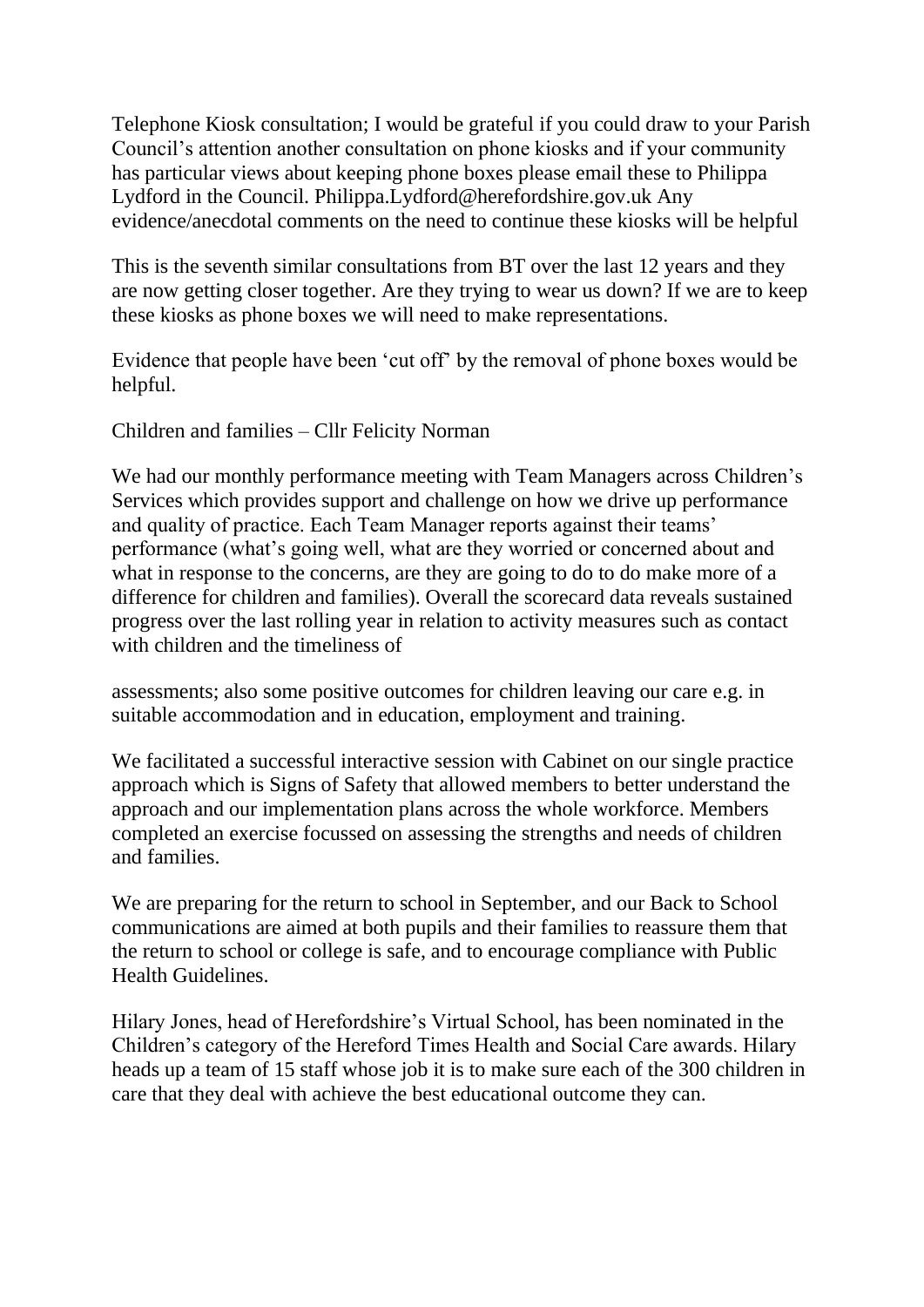You can read more at https://www.herefordtimes.com/news/18648909.womanwhose-job-make-childrens-dreams-come-true/ Environment, economy and skills – Cllr Ellie Chowns

Discretionary Grant Scheme. I've written to all businesses we have contact details for in the county (8300) to promote the scheme. We've set up an Exceptional Circumstances Fund to support those facing significant hardship who haven't yet been able to get a grant.

Visitor economy promotion. We've appointed two local Herefordshire businesses to lead the marketing (Orphans who are working partnership with Rural Media) and PR (Travel Tonic) campaigns. Very exciting!

I spent a week cycling around Herefordshire for my holiday in August and am very enthusiastic about our potential to develop tourism in our 'green and delicious' county!

'Getting Building' funding. Herefordshire has secured £5.6m of govt 'Getting Building' funding to aid Covid recovery: £1m towards the Integrated Wetlands project aimed at utilising wetlands to reduce phosphates in the river Lugg which has led to a moratorium on all local developments in the area, and £3m towards the Hereford City Centre Improvements project. NMITE have separately secured £1.6m to accelerate the delivery of their Centre for Automated Manufacturing on the Hereford Enterprise Zone.

Hereford and the Market Town Economic Development Investment Plans – all making good progress. Town-specific meetings have happened with 4 of the 5 market towns in the last couple of weeks and consultants & officers will support plan development over the coming months to identify priorities for investment. Hereford City's 'Stronger Hereford' Board is meeting regularly; people can feed in initial ideas here https://mytown.communities.gov.uk/town/hereford/ and there will be wide consultation through the autumn.

As a result of the all-councillor briefing on environmental building standards I have requested work to develop 1) a policy on such standards for all councilowned buildings, and 2) a supplementary planning document to support raising standards across the county as a whole.

In adult and community learning, 130 learners have gained qualifications in subjects including English, maths, ESOL and ICT – testament to the extraordinary efforts of learners and their tutors over the past few challenging months.

I want to ensure that major capital investment programmes in the county create more opportunities for skills development and local job creation. Work is currently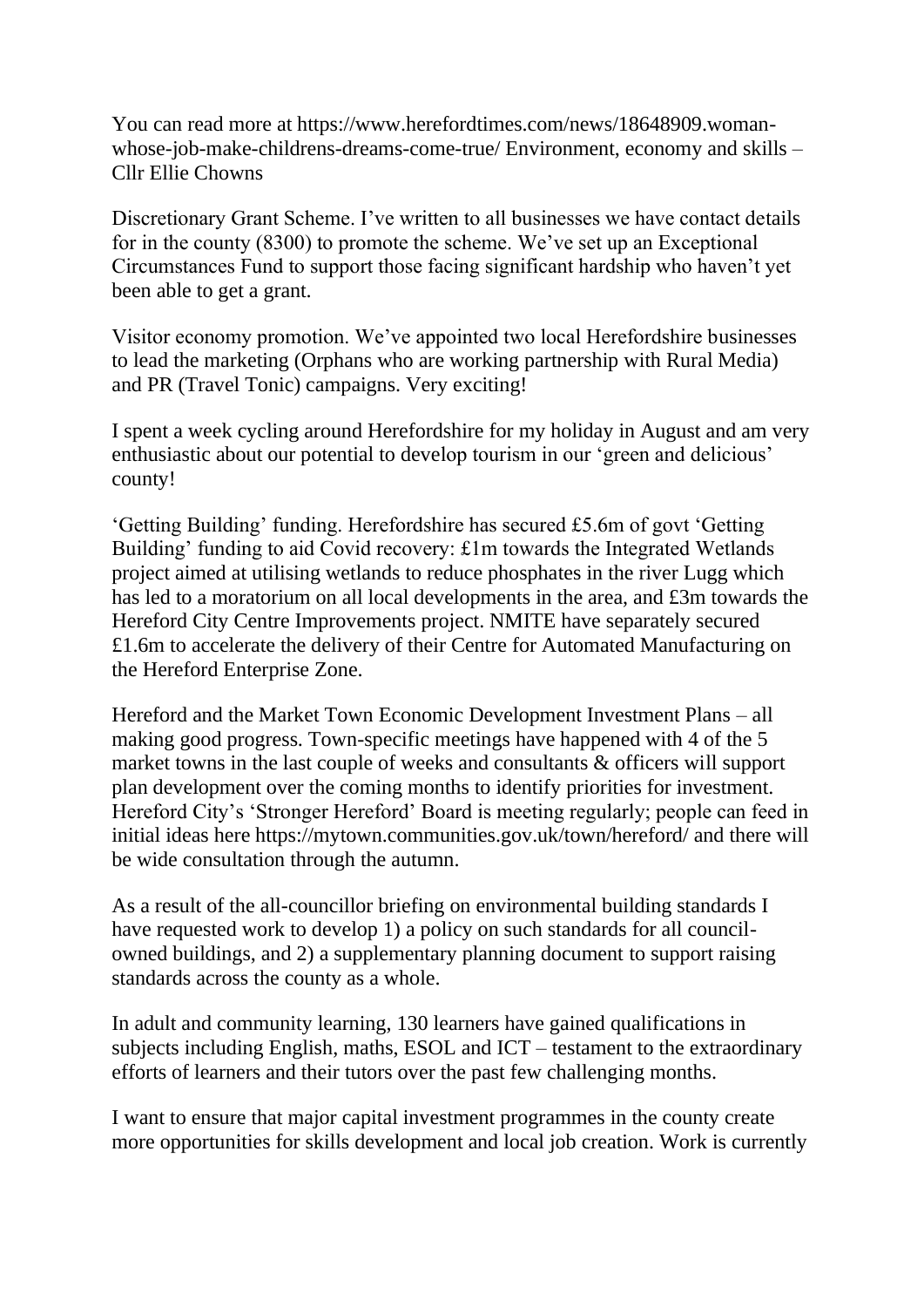being done to develop plans for this with regard to both broadband installation and energy efficiency retrofitting. I'll keep you posted.

Finance and corporate services – Cllr Liz Harvey

Corporate Services – Project Management. It will be no surprise to most of you that we came into office last May inheriting a number of issues which had been clearly developing, but which had not been addressed by the last administration. One of these was the need to properly manage large or strategically critical revenue and capital projects. In order to bring greater rigour to this process we have invested in a programme to design, implement and embed professional project management as a Corporate Service delivered across all directorates.

A team or professional project managers is being recruited to lead major bids and projects and to support existing staff who have an interest in developing project delivery as a career choice. The position of team leader was advertised over the summer and will be appointed into very shortly.

In conjunction with building a strong in-house project management capability, a much more rigorous approach to the entire end-to-end process from business case development through approval, start-up, delivery and close down. This approach will involve our crosscutting Legal, Contracts, and Communications professionals at all key decision-points and stage-gates.

Those of you familiar with project management in your professional lives might be surprised to hear that this is not 'business as normal' for this council. It is now!

Finance – Covid Impact. Our exceptional costs in supporting service delivery through Covid continue to outpace the level of additional support funding provided by central government. MHCLG have requested a fourth round of financial returns over the summer from all second and third tier authorities. These are aimed at assessing the level of the widening gap in local government finances and the extent to which government funding will support the spend that has been necessary on the ground.

Rather like the 'just get on with it' comments we received from our local MP over the promise of funds for flood repairs, the early rejoinders to local government to do what was judged necessary are now being combed through for any expenses which government retrospectively consider to be unnecessary. We do not believe that any of the costs incurred by Herefordshire Council fall into that category. However, central funding for the increased cost of delivering core services during Covid – particularly the huge expense created by the very necessary PPE measures – falls considerably short of the local reality.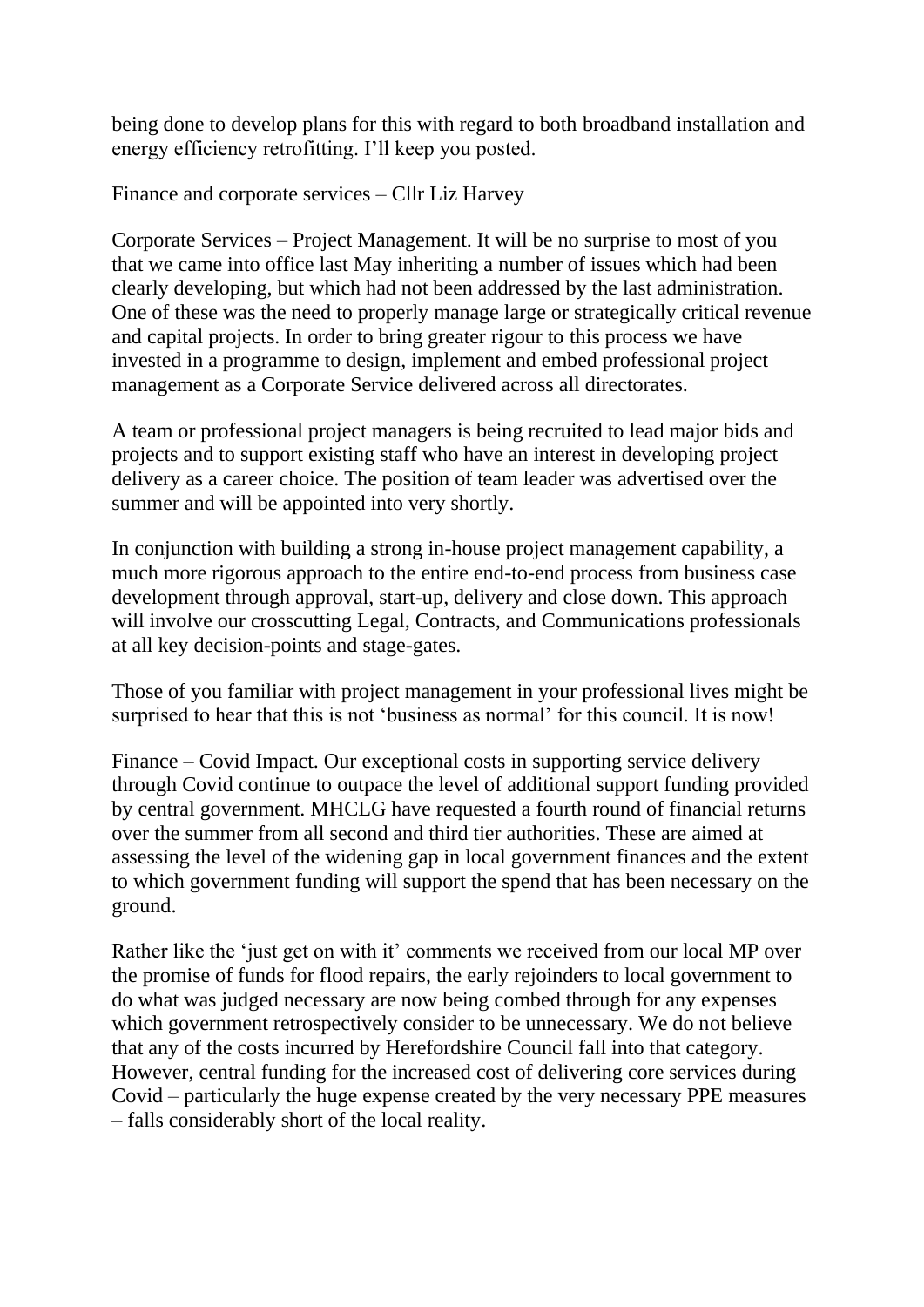We are still assessing the gap in our finances, but it will be many millions – possibly as much as £5.5m. We are waiting to hear what the possible 'freedoms' will be that we are offered by central government to plug this gap with income generated locally, but you all know the Herefordshire business and council tax base is a very limited pool in which to generate local tax revenue.

We have a budget working group in operation which is looking at all options for cost savings, service redesign and income growth. As ever, there is no such thing as a monopoly on good ideas and helpful suggestions in any and all of these areas are most welcome from councillors, staff and local residents.

Health and adult wellbeing – Cllr Pauline Crockett The Housing Solutions and Home Point teams continue with business as usual whilst managing the implementation of the new allocations scheme and IT system upgrade. The Temporary Accommodation Team continues to provide accommodation for those to whom we have a statutory duty under housing legislation and are assisting move on into secure accommodation whilst the Outreach Team are continuing to support all occupants of Covid-19 accommodation placements.

A bid has been submitted to MHCLG for funding from the Rough Sleepers Next Steps Accommodation Programme to further support our Project Brave partnership programme designed to ensure that those we have housed under covid-19 guidance do not return to rough sleeping and that in the future rough sleeping is rare, brief, infrequent and non-recurring.

Charging for care: changes to the hospital discharge process from 1st Sep 2020 will mean that free care will be limited to up to 6 weeks, so processes are being put in place to undertake care and financial assessments before the free period ends. We have identified 159 people that have gone through the Covid19 pathway that will now require a full financial assessment before we can commence charging for care post 1st September. Guidance on hospital discharge processes was published on Friday 21 August and includes information on finance support and funding flows.

Following the fantastic community response that we have seen during the lockdown and the relationships that have been established through the link workers with community groups/organisations across Herefordshire those connections are being further developed by the talk community team and conversations are being taken forward in relation to talk community hubs.

Adults and communities Commissioning and Operational departments are working closely with health partners to prepare for the change in the Hospital discharge and Hospital admission avoidance which commenced with the covid 19 legislation meaning health ceased from undertaking CHC assessments, the latest addition of the guidance was released over the weekend. We now have an agreed plan for this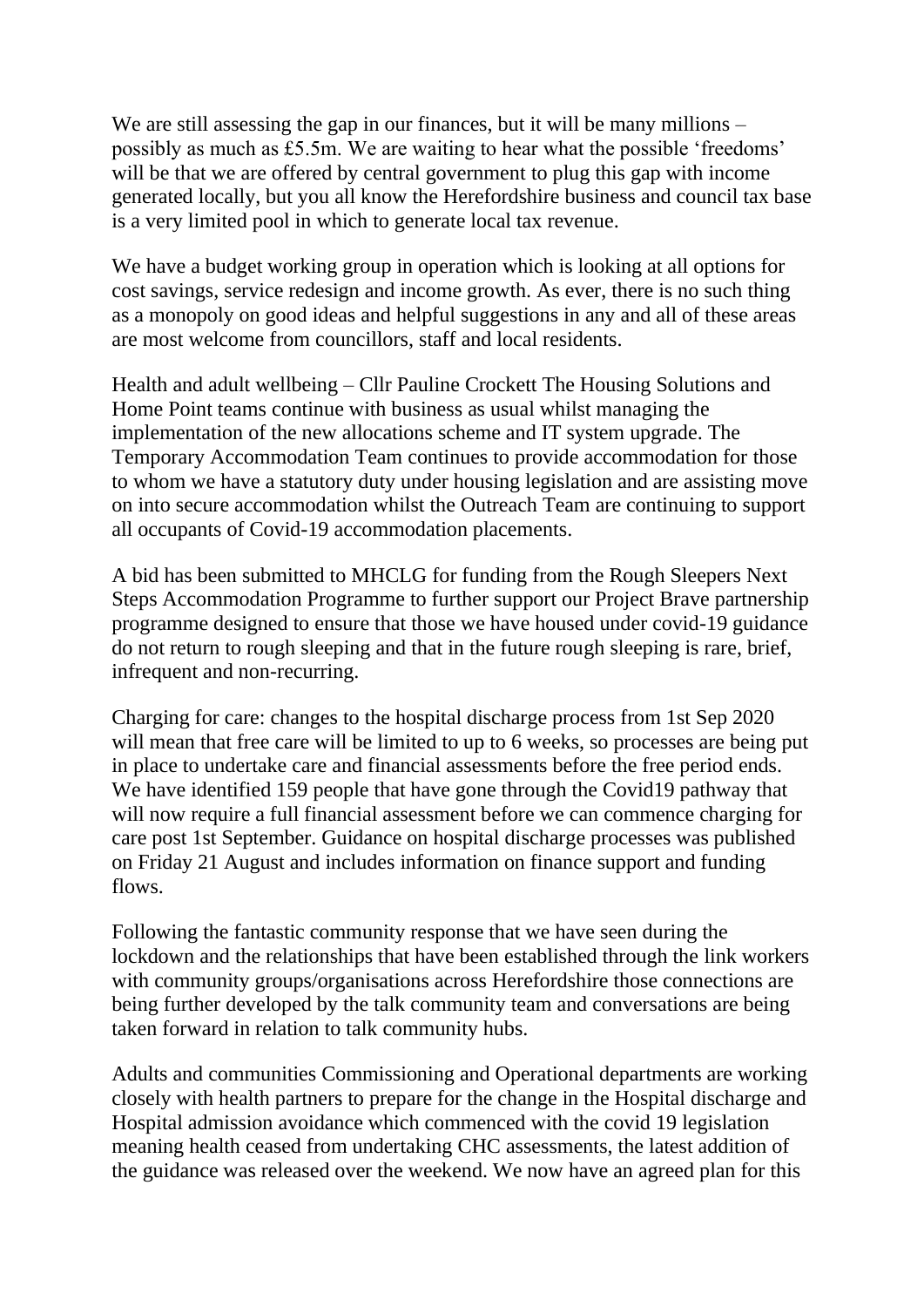programme of work which commences on Sept 1st (Subject to final guidance being released by DoH). This programme is called the restorative programme where we will undertake a range of assessments as necessary of everyone who is provided with a care package and funded currently through the NHS and government covid funding.

The second part of the discharge guidance related to care and support of individuals is that from September the first people receiving a service post hospital discharge will have up to 6 weeks to be assessed/ provided with reablement or care in a nursing or residential home during which time appropriate health and care assessments must be undertaken. The Covid fund will not be extended to individuals beyond the point of the new care plan being arranged.

Hillside and Home First is central to the current discharge and hospital avoidance process as is the need for follow on services, talk community and a stable nursing and residential offer from the market. Commissioners are working closely with operations, talk community and system leaders and the market to this end.

## Infrastructure and transport – Cllr John Harrington

School Transport Arrangements for September: The transport team have been working closely with the children's directorate and schools across the county planning for the reopening of schools in September to determine school transport requirements. Guidance on school transport was issued this week to all suppliers, operators and parent this week. This included information about additional school bus services that will be available from September. There will be an additional 16 buses arranged to increase capacity for September which will be funded by additional DfE funding. Free issue hand sanitiser for school transport is being issued for September. There are some inconsistencies in advice given by DfT and DfE which we have had to better understand. It seems that schoolchildren travelling on scheduled commercial services (Yeomans routes out to Kingstone etc.) have to abide by national guidance rules (mandatory masks, 2 metres distance where possible) but if travelling by contracted dedicated school transport they do not. So we have sought confirmation and been given a reply that that is indeed the case. We are encouraging all pupils, whichever form of public or dedicated transport they travel on to wash their hands regularly, use the sanitiser provided, travel in their 'bubble' (try and sit with the same person everyday) and wear mask from aged 11 if possible.

Emergency Active Travel Measures: Following their implementation and feedback from the public, businesses and organisations I have listened to the feedback Cllrs, individuals, businesses and organisations gave and as a result I asked officers to make the following revisions: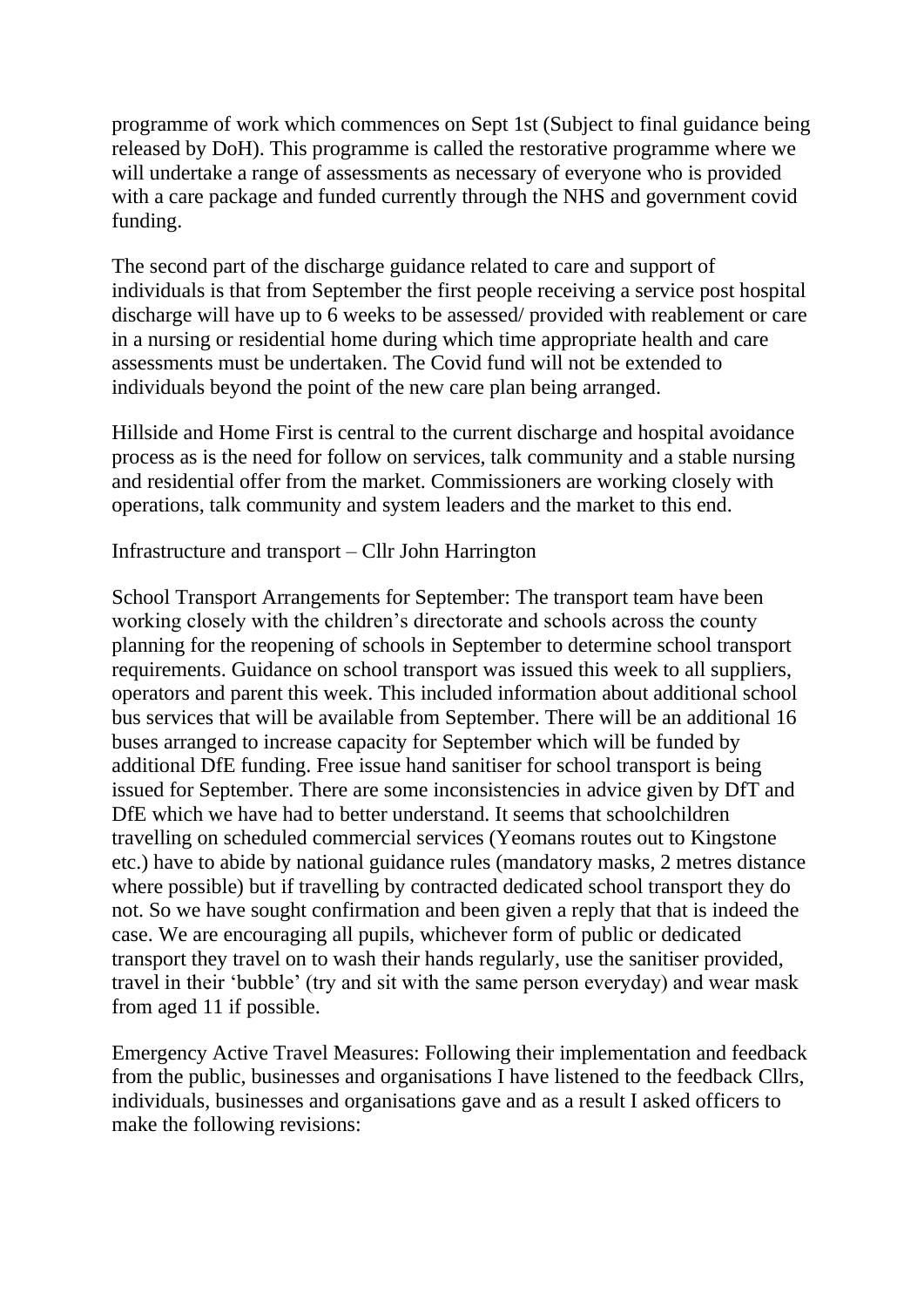· The prohibition of vehicles on the Old Wye Bridge is to be adjusted to permit Hackney Carriages to travel northbound to support this alternatives to private car use. This adjustment will take place from Saturday 22 August.

· Parking bays on the west side of Broad street have been reintroduced as parallel bays (with the existing mix of disabled and pay and display bays) in front of the widened footway. This is to address the reduction of disabled parking in Broad Street and the temporary advisory bays

on the north side of King Street across the closed junction of Aubrey Street have been designated as temporary advisory pickup bays. This is to provide additional facilities for pickup which traders have identified as important in current conditions.

· The existing temporary barriers utilised to define the widened footways on Bridge St, King St and Broad St are to be supplemented with planters on Friday 21 and Monday 24 August. This is to enhance the appearance of the measures within these historic streets.

· The proposed bus and cycle lane on Newmarket St and cycle lanes on Blueschool St are not to be implemented. Discussions are ongoing with Highways England regarding measures on the A49 to improve the safety for cyclists crossing from and to Newmarket St to the west of the city including introducing a possible 20mph speed limit. These measures on the A49 are not sufficiently advanced to support the connection that the lanes on Newmarket St and Blueschool St would create.

· The scheme on Commercial Lane will be removed as feedback from users and cycling groups indicated low confidence in using the lanes

· I will continue to liaise with ward and parish Cllrs, businesses and residents as we consider adjustments to Tranche 1 and suggestions for Tranche 2

Flooding – August 2020: Significant flooding was experienced in Ewyas Harold during the past week where some residents flooded three times following torrential rain. Herefordshire Council and BBLP provided emergency response and assistance to homeowners who properties flood and officers have since met on site with the ward member to discuss the event and are escalating initial findings both internally and with other organisations including Welsh Water, Connexus and the Environment Agency. A multi-agency response is needed to look at the issues here. Initial conversations have been held with Welsh Water and the housing company Connexus and both have set out their commitment to work with us to address these problems.

Housing, regulatory services and community safety – Cllr Ange Tyler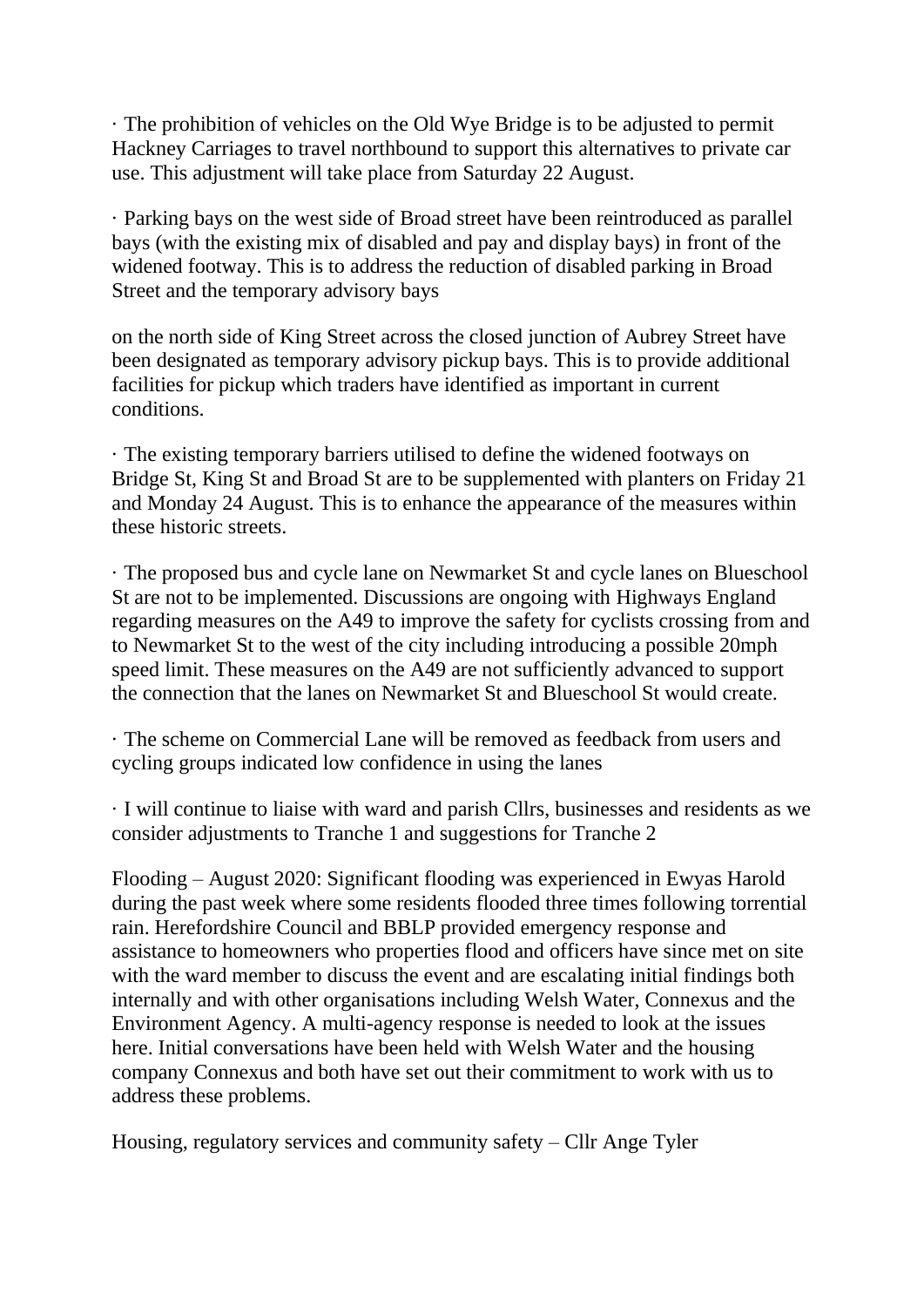You will have seen that the outbreak at the farm in Mathon has been successfully contained- thanks to a lot of hard work by many Herefordshire Council and Public Health England teams. I have received feedback that the communications throughout the outbreak were very well managed to ensure that work on the farm was able to take place with limited intrusion by the Press and also achieved positive coverage of the council's outbreak response. It was extremely important that the outbreak had a strategic communications approach which supported community cohesion on the farm as well as across the county, and provided public reassurance.

The Ward Member expressed his satisfaction with the response communications at a recent Outbreak Engagement Group meeting and our partners have also been expressing their support for the communications in relation to the outbreak. We have been sharing our 'communications lessons learned' with the Government through the Local Resilience Forum and also with other councils who are experiencing similar outbreaks.

The Communications Team has been working hard with prevention messaging alongside emergency reactive messaging throughout the outbreak, and the global pandemic and individual outbreaks have concentrated the focus of both the local and national media. The team took part in an LGA pilot for COVID-19 recovery communications and the resources and Herefordshire case study can be found online in the LGA Recovery Communications resources

Please do share the messages on Herefordshire Council's social media channels and the press releases published on the council website. If you haven't yet signed up to receive press releases by email, you can do this by signing up for news on the council website.

Strategic Housing; Despite the restrictions still enforced through Covid 19 all affordable housing developments are back on site and are at full capacity. However, there is still a national shortage on some building materials which is causing delays. Notwithstanding all of that 31 affordable dwellings have been delivered through June and July. There has been a mixture of 1, 2 and 3 bed dwellings all delivered in rural locations and offered to those with a local connection in the first instance. The numbers are a slightly behind schedule due to the halt of sites for the first quarter but good progress is being made to achieve the 220 delivery target.

In response to the continued dialogue with Cabinet members ARK consultancy have recently been commissioned to undertake a review of the options available for the Council to deliver Council-owned housing. The findings will be presented to Cabinet in September for a decision to be made on how to proceed.

Commissioning, procurement and assets – Cllr Gemma Davies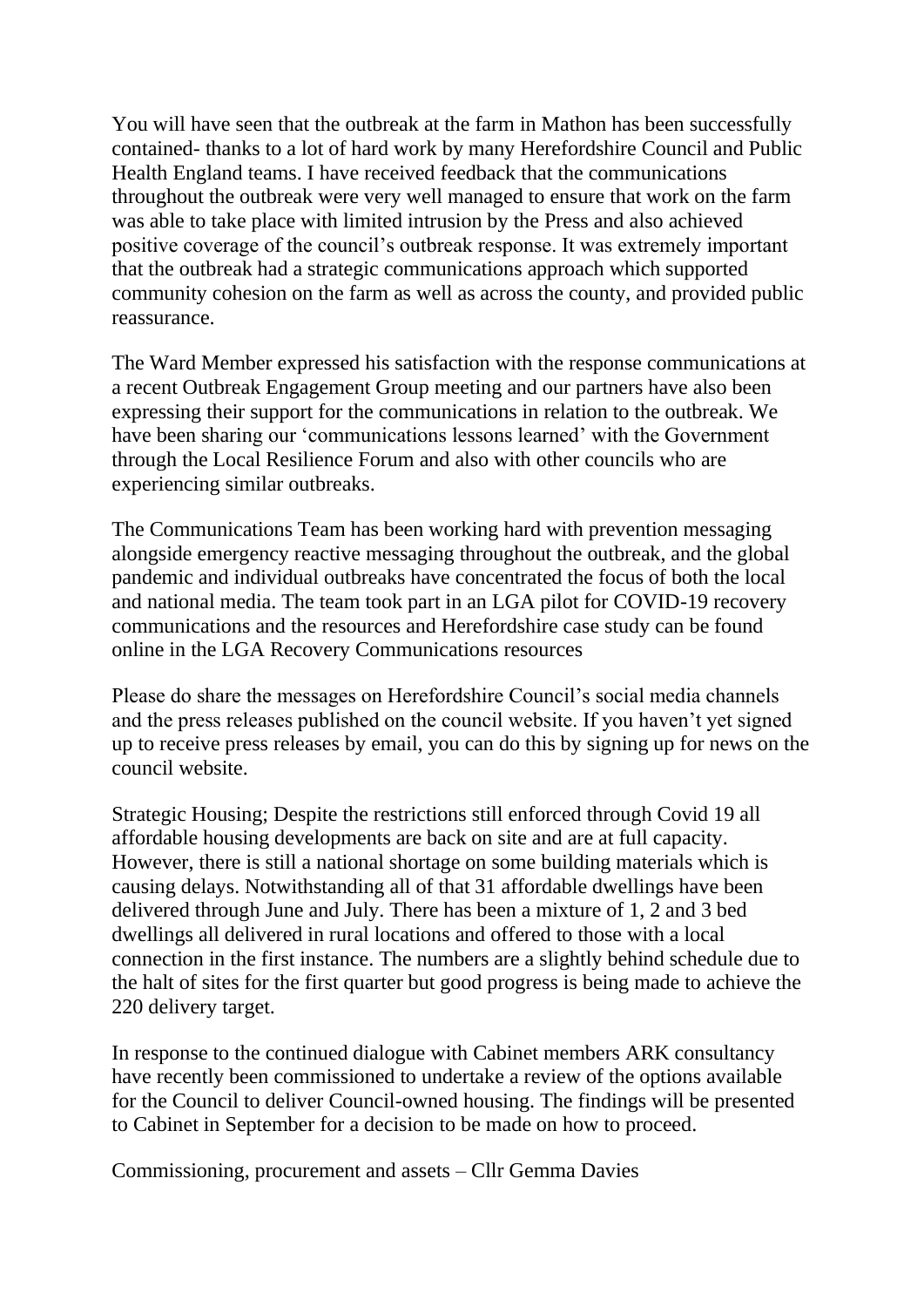I hope that you have all managed to get a break from work during the summer break. I'll keep it short but sweet with regards to my update highlighting some of the issues you will be asked by residents:

Waste – Firstly, some of you may have heard that Kenton Vigus is now leaving Herefordshire Council, I hope you will join me in thanking Kenton for all of the hard work he has done for Herefordshire Council and wishing him all the success in his future. Secondly, we are still having issues with both the Leominster and Herefordshire recycling centre and queuing. This is especially bad in Hereford where we have been contacted by businesses who have complained that the queues are damaging their trade. As such, given the incredibly positive feedback we have had reference the booking system in the other sites, the decision has been made to introduce the booking system across all the sites in Herefordshire. We are still confirming the date but it is likely to be from the 14th September. Though I appreciate some residents may be disappointed by this, the feedback we have had is that residents enjoy knowing that they have a guaranteed slot which takes a lot less time than queuing up at both Hereford and Leominster. Coupled with this big change for residents using these two sites, I have increased the amount of slots that residents can use ALL of the sites within Herefordshire from twice a fortnight to four times a fortnight. The booking system also prepares us for any increase or second wave of Covid as we are already set up for sufficient social distancing.

Halo – I know that a number of you will have been contacted by residents regarding Halo not opening the swimming pools. It is incredibly unfortunate especially as swimming appeals to people of all ages and abilities. We do however appreciate the financial difficulty that Halo are under with regards to their finances. I can assure you that both Richard Ball, Andrew Lovegrove and I have been having frequent meetings with Halo since lockdown to identify ways in which we can support them. Our relationship with Halo is very different than many of the other leisure services in councils and as such Halo have been unable to apply for the types of loss funding that others have. As such the Leader wrote to Jesse Norman who has arranged a meeting with Nigel Huddleston MP, a Minister in the DCMS, Scott Rolfe (CEO of Halo), myself and Richard Ball for Wednesday 2nd September. I will report back in the next newsletter but if any of you would like to know before that then please just send me an email.

Cultural services  $-1$ 'm really happy to say that the museums service is now open, we have the incredible Ice Age exhibition on at the moment and I am so pleased that we have been able to open to visitors whilst we have it. We've had great feedback from visitors and it's been gathering some social media attention, it really is a not to miss given that we have a woolly mammoth replica upstairs in the Hereford Library and Museum on Broad Street. Likewise, we have had an incredible response to our initial libraries re-opening. I understand that there is frustration from residents, especially those in locations where we have very little